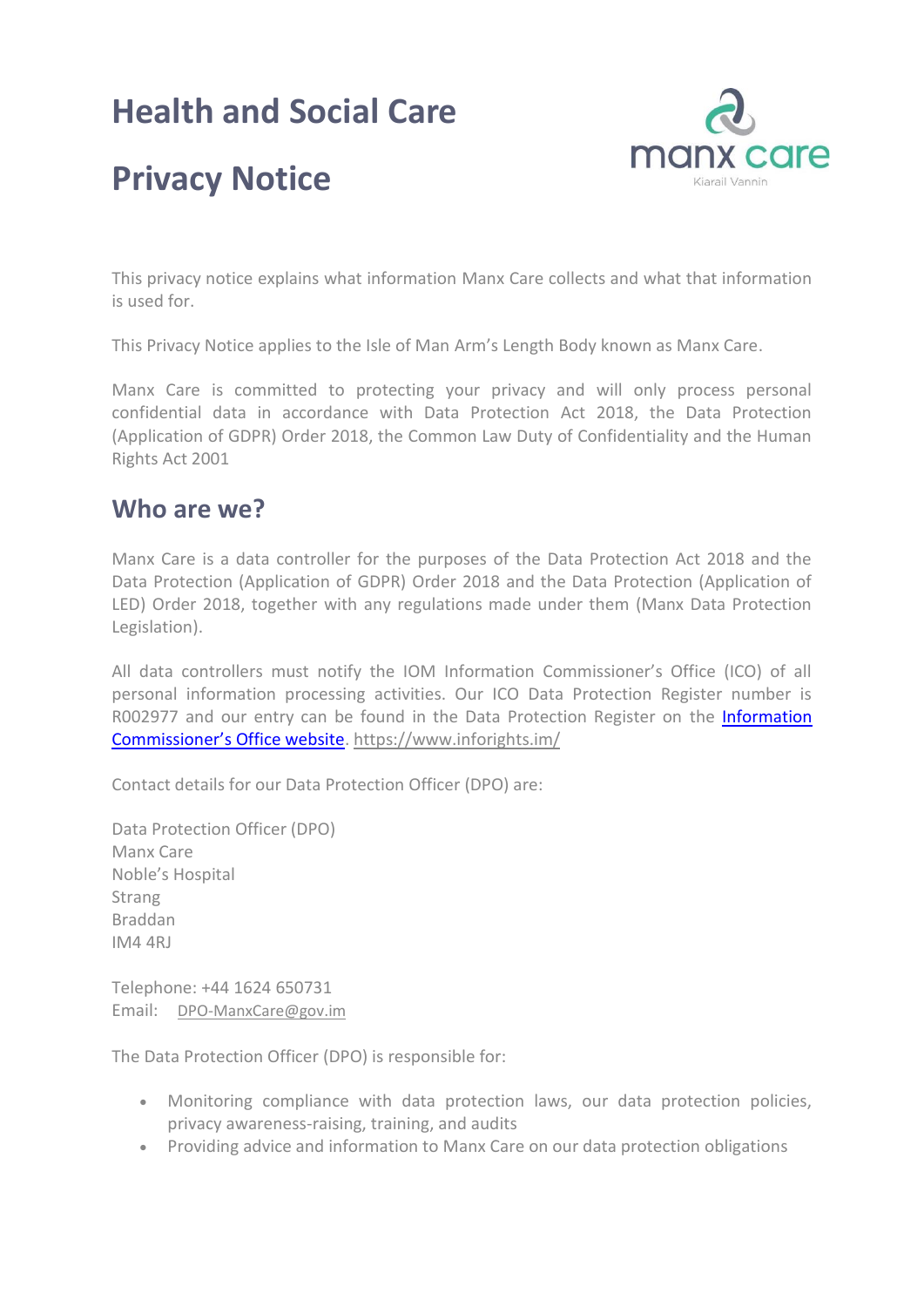Being a single point of contact for our employees, our patients and service users (or any other individuals) and the ICO

We provide a comprehensive range of vital health and social care services that contribute to the health and social care wellbeing of our citizens.

These services include:

- General Practitioner and Dental Services
- Community Healthcare
- Hospital Healthcare
- Mental Healthcare
- Social Services for Adults and for Children and Families
- Specialist off-Island Care

#### **Is there any automated processing of your information?**

Automated decision making is the use of computer systems or definitions to apply rules to data in order to determine an outcome – credit ratings are an example of automated decision making. Manx Care does not use automated decision making as all decisions have human intervention.

### **Commissioning and Planning**

Most national and local flows of personal data in support of commissioning are established as collections by NHS Digital either centrally, or for local flows by its Data Services for Commissioners Regional Offices (DSCRO).

The lawful basis for processing personal information is:  $6(1)(c)$  '...for compliance with a legal obligation…' Where the collection or provision of data is a legal requirement, for example where NHS Digital is directed to collect specified data, and can require specified organisations to provide it.

The lawful basis for processing personal data is: 9(2)(h) '…medical diagnosis, the provision of health or social care or treatment or the management of health or social care systems…'

Manx Care only receives anonymised information to assist with the above.

### **COVID-19**

Due to the unprecedented circumstances of COVID-19 we are working hard to prioritise the delivery of essential front-line services to our most vulnerable people and communities.

Public authorities, especially those providing frontline and critical services, may need to divert resources to priority work areas with consequential impacts on other areas such as the handling of Subject Access Requests. Your statutory rights are important to us and remain unchanged. Please note however that you may experience delays in our response to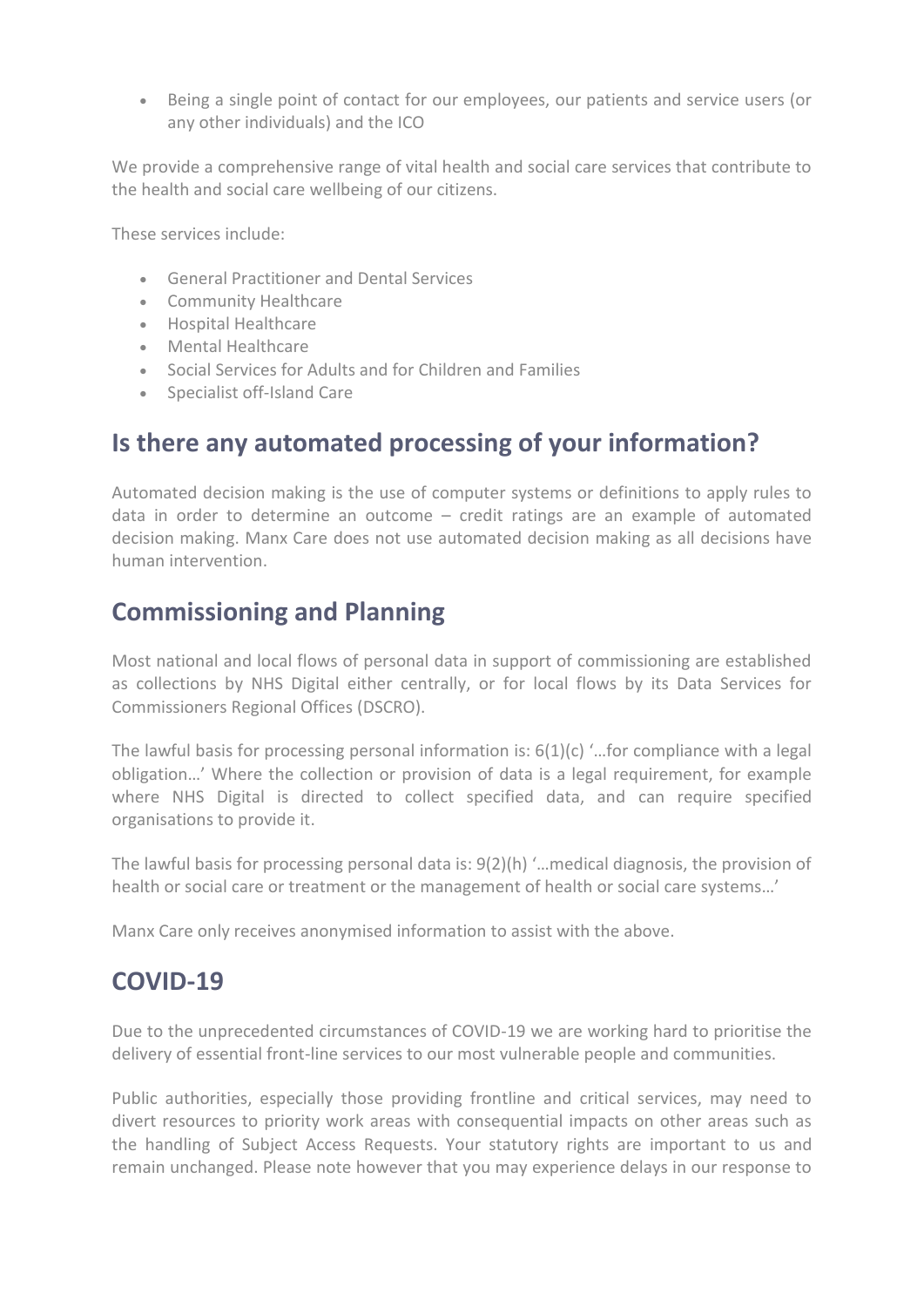your request. We will inform you of any extension to the period for responding and the reasons for the delay.

If you are able to narrow the scope of your request that would be very helpful and may mean we can respond to you more quickly. In addition you may want to reconsider whether your request can be resubmitted at a later date once the impact of COVID-19 has eased.

We will be alert to any guidance from the regulator, the Information Commissioner, as the situation changes, to ensure that we comply with any guidance or changes to information rights.

For more information on Coronavirus (COVID-19), see [gov.im/coronavirus.](https://covid19.gov.im/)

The Information Commissioner has also provided guidance regarding exercising and complying with rights during COVID-19 crisis: available [here](https://www.inforights.im/organisations/latest-news-updates/2020/apr/exercising-and-complying-with-rights-during-covid-19-crisis/)

#### **COVID-19 – Self isolation**

During the COVID-19 Pandemic Manx Care requires anyone who has displayed symptoms which indicate COVID-19 infection, or any person who is high risk of exposure or transmission of the virus to the population to self-isolate

Under the Public Health Act 1990, Public Health Protection (Coronavirus) Regulations 2020 and Public Health Protection (Coronavirus) (Amendment) (No.13) Regulations 2021 (Public Health legislation), the Department of Health and Social Care (DHSC) has the ability to issue a formal 'Direction' to ensure persons are isolated to reduce the public health of COVID-19 and Manx Care will support the DHSC in carrying out these regulatory obligations.

#### **Persons Directed to Isolate include:**

Persons who are returning to the Island for a number of reasons (with relevant approvals / exemptions to travel in place) may be required to isolate and may be directed to do so. This includes persons arriving on the Island such as those travelling under the repatriation, key workers, patients returning to the Island after receiving healthcare in the UK or those persons permitted to travel for compassionate purposes.

Additionally anyone who is confirmed by 111 telephone advice service to have COVID-19 symptoms, or tested positive for COVID-19 will be required to self-isolate.

Self-isolation is one of the primary methods of controlling the transmission and therefore infection of the COVID-19 virus.

#### **Information held about an individual required to isolate:**

If you have been asked to self-isolate you will have provided information which may include:

- Your name, address, email address;
- Travel details (if you have recently arrived to the Island; this includes a questionnaire and as part of your repatriation this may include a health check;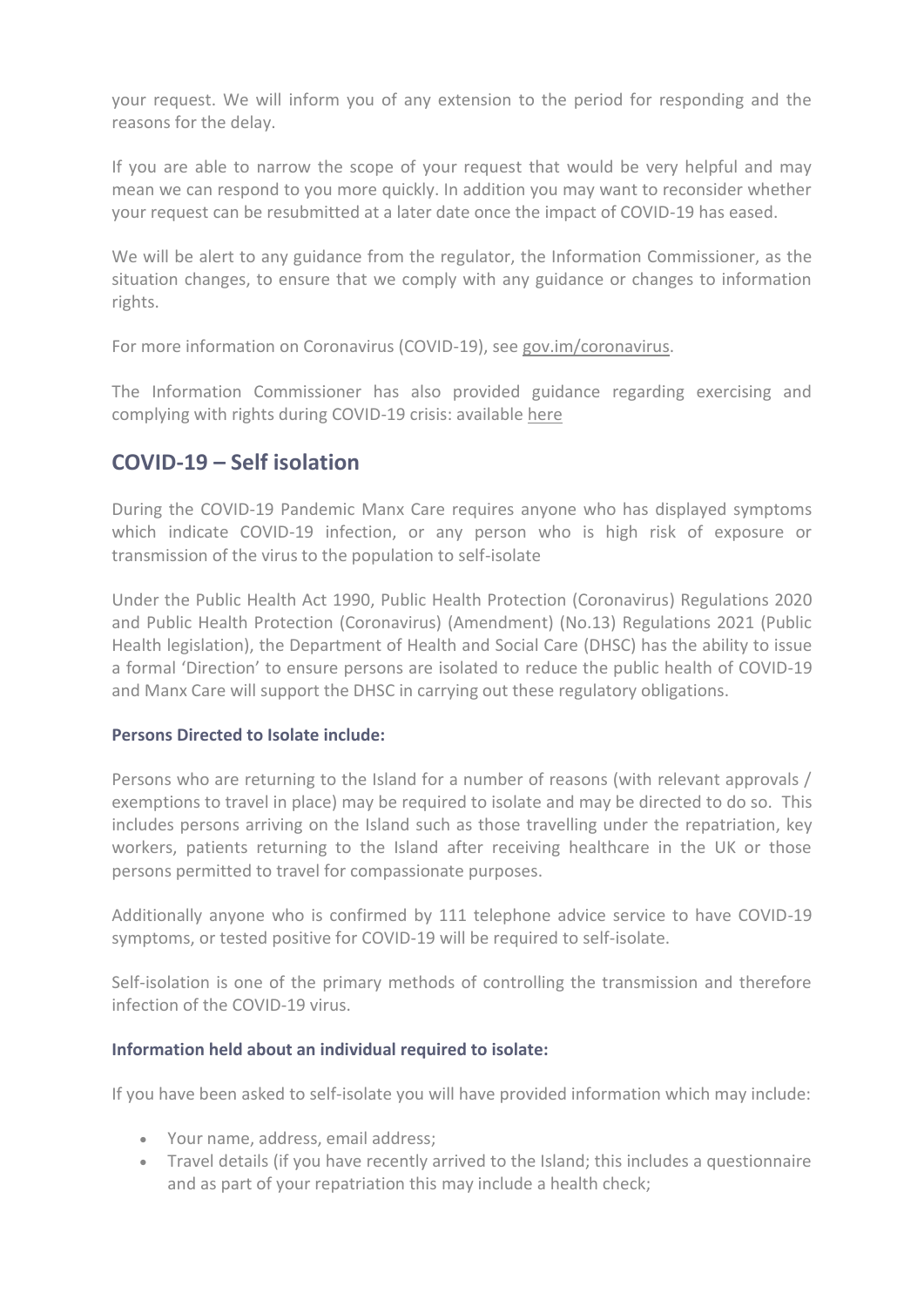- Contacts (to help Contact Tracing identify possibly infected persons) including places and people you may have come into contact with;
- Date of your first symptoms (by 111 phone advice service);
- COVID-19 positive test date
- Period of isolation (14 days) unique to your circumstances
- Names of other members of your household

This information will be stored in a secure database by the DHSC data processor and access to this information will be permitted by other relevant parties such as other Government Departments for public health and national security, to establish the isolation status of an individual and to manage public safety and public health risks. The DHSC needs this information so that it can meet its duties under the Public Health legislation, and so that you as a data subject also comply with the legislation and any directions made under them.

This information may also be shared with Manx Care in order to ensure your welfare which included access to essential food and medicine supplies and mental health support can be established whilst you are in self-isolation.

Under the Public Health legislation, we can process this information lawfully. Your information will be kept for the minimal amount of time necessary but no longer than 12 months following the date it was collected, or the expiry of the emergency, whichever is the later.

### **COVID-19- 111 Helpline**

If you have COVID-19 symptoms you are asked to ring the 111 helpline. The data collected via the helpline will be held by the Cabinet Office as the data controller.

Calls to the 111 phone service are recorded and stored securely. This information is only shared with others directly involved with your care.

You can find out more in the [111 Privacy Notice.](https://www.gov.im/about-the-government/departments/health-and-social-care/111-privacy-notice/)

### **COVID-19 – Contact tracing**

During the COVID-19 pandemic one of the ways the DHSC will protect the public from the virus is contact tracing. If you have been contacted it is because we have identified that you have been in close contact with someone who has this infection. This information will be stored by the Cabinet Office as the data controller.

The information regarding your test will be shared with Manx Care and will be kept on your medical record and will be retained as per the Retention of Record Policy for patient records.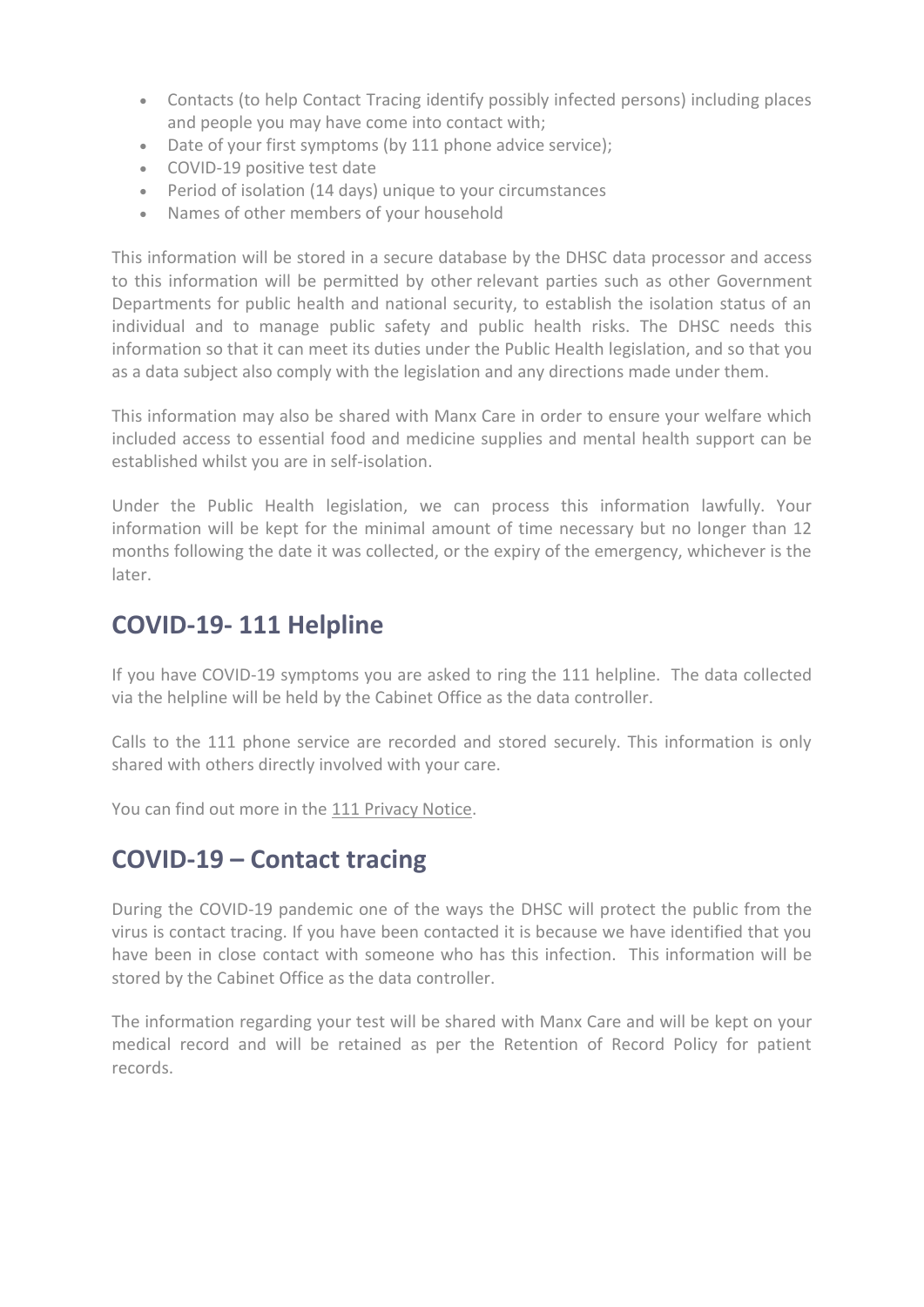### **COVID-19 Private COVID Test**

Manx Care are able to provide under the National Health Service Act 2001 private services, which are chargeable. Access to a COVID-19 PCR private chargeable test (£50.00 per test, per person) can be provided by the Manx Care for the following individuals.

(1) individuals intending to receive **private health and care treatment** either on or offisland and who require a COVID-19 test prior to treatment

and

(2) **pre travel (international)** where passengers require a COVID-19 PCR test as part of the county border entry conditions

Access to the test require validation to ensure appropriate use of this service.

The administration of this service (booking of appointments, reporting of results and validation of travel) has been delegated to the COVID-19 111 Response and Contact Tracing Team ("COVID 111 Team"). Therefore, the Cabinet Office processes personal data provided by an individual on a consent basis to access a private chargeable COVID -19 test.

Manx Care will validate persons wishing to access a test in respect of private health and care treatment as this special category data will require a greater degree of confidentiality and will not therefore be disclosed further.

Data you provide to either Manx Care or the COVID 11 Team will include: name, date of birth, email and for validation purposes confirmation of health or care treatment and international travel arrangements.

The information you provide will be processed to assess validation and retained for a period of 4 weeks in all circumstances. Thereafter your name, date of birth and contact details will only be retained by the Cabinet Office as a record of your validation of eligibility for a test. These details will be retained for a period of 2 months. Thereafter re-validation of your request for a test is required.

### **Lawful basis for processing your information**

We will only process your personal data if a lawful basis exists. Article 6(1)(e) processing is necessary for the performance of a task carried out in the public interest or in the exercise of official authority vested in the controller.

We may rely on:

 Your consent – if we rely on your consent to process your data you may withdraw your consent at any time by contacting our Data Protection Officer (DPO)

(For example - if you have consented to participate in medical research)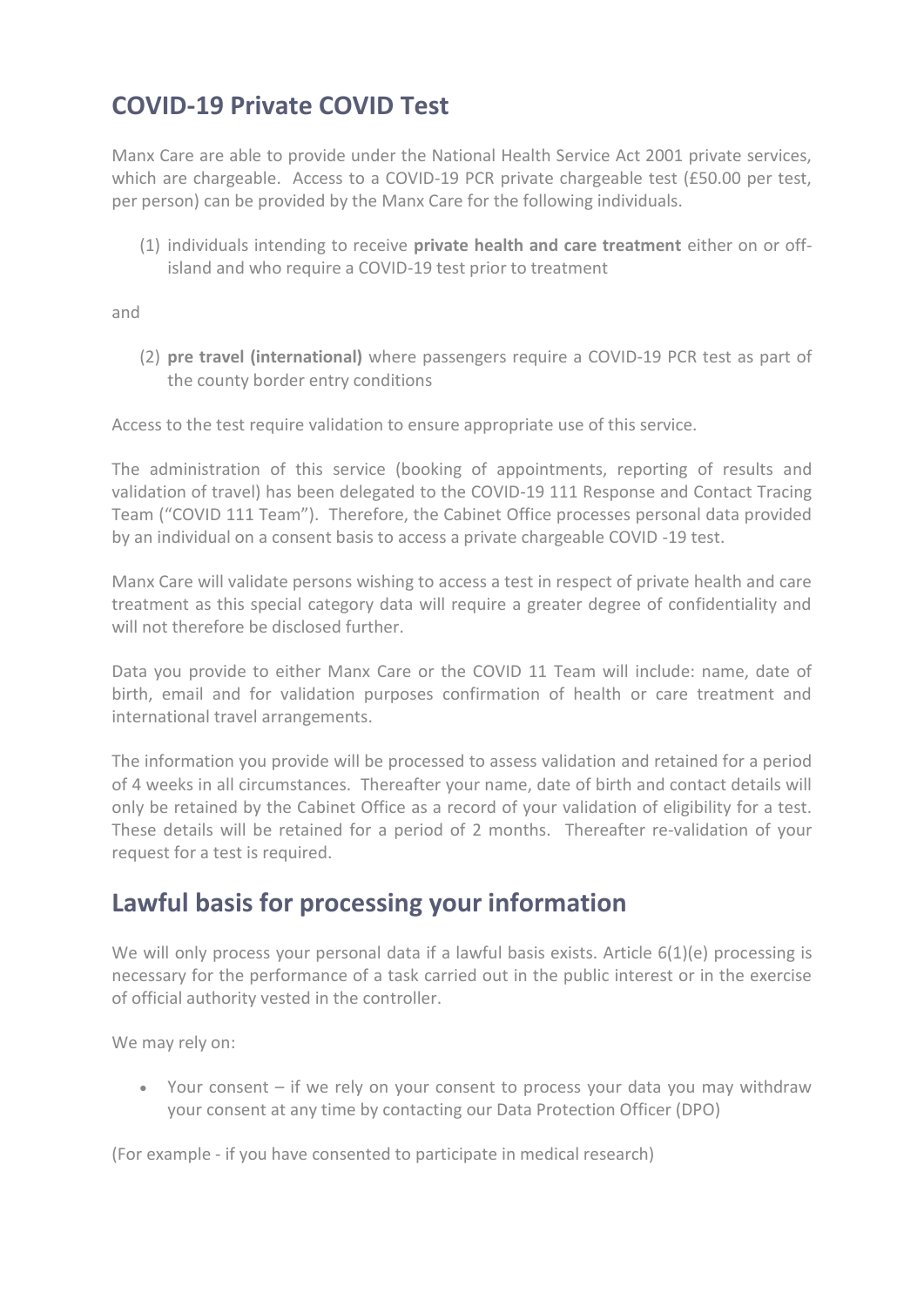The need to meet a legal obligation in carrying out statutory government functions

(For example – to provide you with Health or Social Care intervention, which by law we are required to do)

The need to meet a request you have made for information or a service

(For example – if you requested help and assistance with your children from the Children's and Families Division)

• The need to prevent or investigate suspected or actual violations of law

(For example – to assist the IOM Police for the prevention or detection of crime)

• The need to protect the public interest

(For example – investigation of Adult or Children's safeguarding issues)

The need to retain information for historical or archiving purposes by the Public Record Office under the Public Records Act 1999. For more information on retention by the Public Record Office: [/about-the-government/departments/enterprise/central-registry/public](https://www.gov.im/about-the-government/departments/enterprise/central-registry/public-record-office/)[record-office/](https://www.gov.im/about-the-government/departments/enterprise/central-registry/public-record-office/)

#### **How your records are used to help you**

We use your records to:

- provide a good basis for any care or advisory services we provide to you
- allow you to work with us when we provide care or advice
- make sure your care is safe and effective, and the advice we provide is appropriate and relevant to you
- work effectively with others providing you with care or advice and make sure that appropriate information is available if you see another Social Worker, Doctor, Nurse or an external Health and Social Care provider
- train and educate our health and social care professionals

#### **It is very important for your care that your details are accurate and up to date so we will often check with you at appointments or visits that your personal details are correct.**

### **Sharing your information**

If you are receiving care services from us, we may share information that does not identify you (anonymised) with other NHS and social care partner agencies for the purpose of improving local services, staff training, research, audit and public health.

We would never share information that identifies you unless we have a fair and lawful basis such as: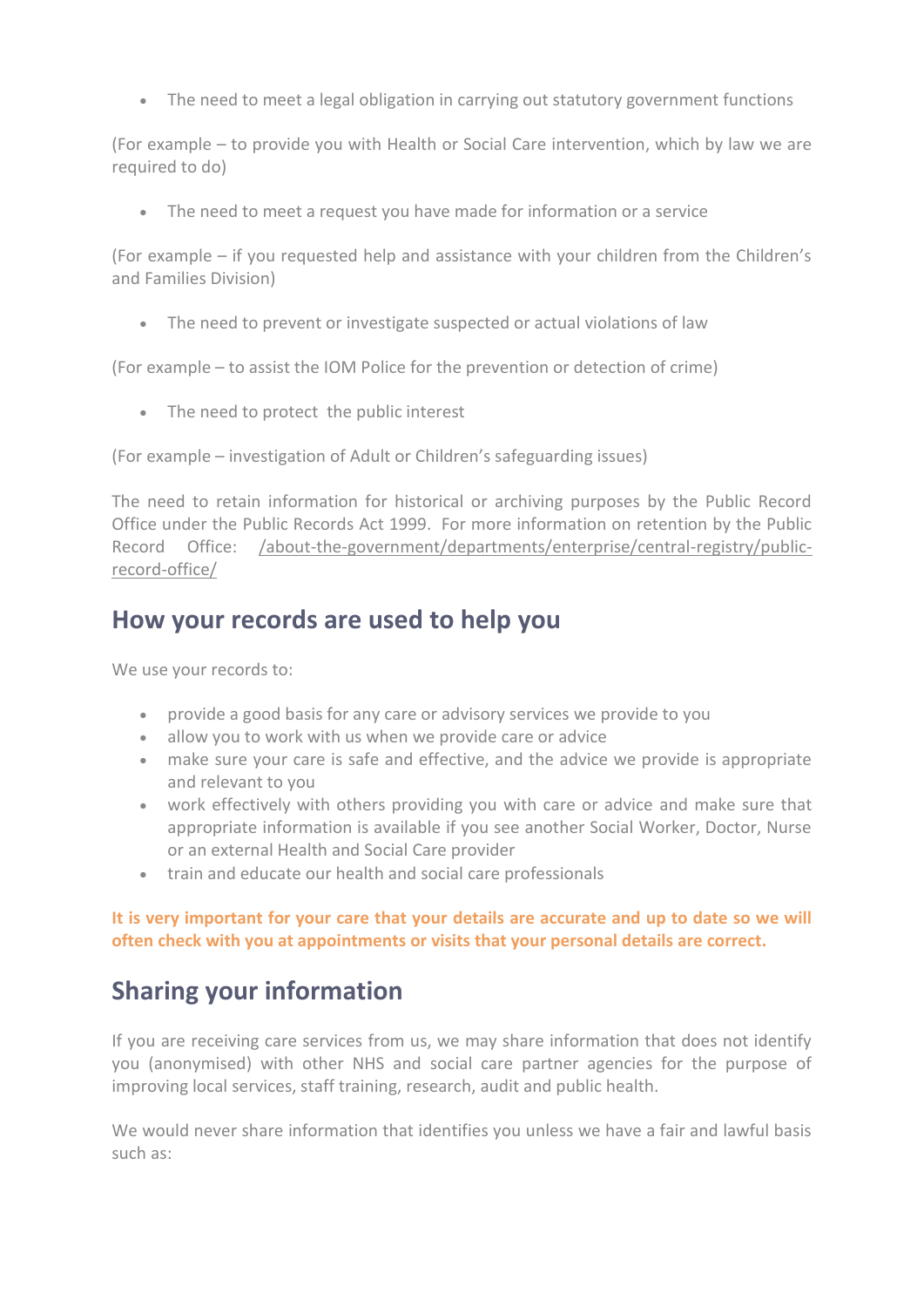- You ask us to do so
- We ask and you give us specific permission to do so (consented)
- We have to do so by law (e.g. when sharing information with the police may prevent a serious crime, or prevent harm to you or other people)
- We have special permission because we believe that the reasons for sharing are so important that they override our obligation of confidentiality (e.g. when an infectious disease such as meningitis or measles may endanger the safety of others)
- To protect children and vulnerable adults (e.g. safeguarding)
- When a formal court order has been served upon us (e.g. the court orders us to release specific information)

Third parties that we may share your information with include; for example:

- UK NHS Trusts (if you are referred off island for specialist treatment)
- Veterans UK (if you have applied for a war pension through service injury)
- Law enforcement agencies (prevention or detection of crime)
- UK Office for National Statistics (ONS) (Public Health data sets)
- Other Health and Social Care Organisations involved in your direct care (GP's)
- IOM Department of Health and Social Care (performance data)
- IOM Department of Education and Culture (school nurses or health visitors)
- Independent Review Body for Health and Social Services
- Mental Health Commission
- Local authorities (health assessments for alternative housing )
- Voluntary sector and contracted services (advice services)

#### **Anyone who receives information from us also has a legal duty to keep it confidential.**

### **Why we collect information about you**

We aim to provide you with the highest quality of care. To do this we must keep records about you and about the health and social care we have provided, or plan to provide to you. In order to provide care we are required to collect personal and sensitive personal data, for example as below:

#### **Personal Data**

Any information relating to an identified or identifiable natural person for example:

- Name
- Address
- Identifier (e.g. NHS Number, Hospital Number)
- Online identifier (e.g. IP address, email address)
- Or to one or more factors specific to the physical, physiological, genetic, mental, economic, cultural or social identity of that natural person (e.g. patient/service user)

#### **Sensitive Personal Data**

Data consisting of the following: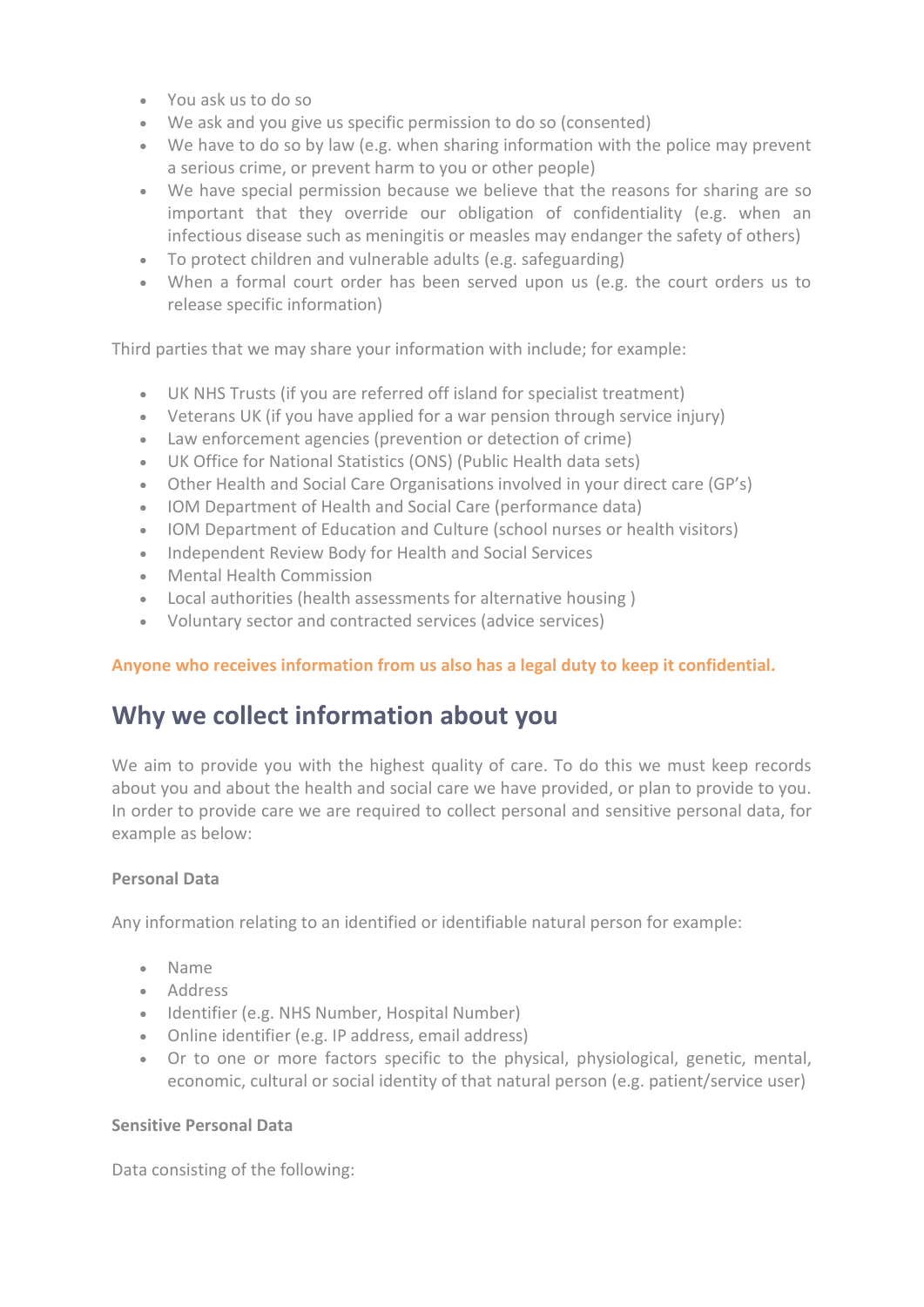- Racial or ethnic origin
- Political opinions
- Religious or philosophical beliefs
- Trade union membership
- Genetic data
- Biometric data
- Data concerning health
- Data concerning a natural person's sex life or sexual orientation

#### **How long we keep your information**

We make every effort to keep all the personal data we hold secure, whether held electronically or as paper copies. We also ensure that only members of staff with a legitimate reason to access your information have permission to do so.

Your information will only be kept for a specific amount of time after which it will be securely destroyed.

[View our records retention and destruction policy.](https://www.gov.im/about-the-government/departments/health-and-social-care/information-governance-team/how-do-i-see-my-records/)

The Isle of Man Public Record Office holds selected records of Isle of Man public authorities that are of long-term historic and cultural value, for permanent preservation. Access to and the use of records at the Isle of Man Public Record Office is governed by legislation under the Public Records Act 1999 - more information on retention is available from the [Public](https://www.gov.im/pro)  [Record Office.](https://www.gov.im/pro)

#### **How we keep your information confidential**

Everyone working for Manx Care has a legal duty to keep information about you secure and confidential and to make sure that anyone working with us also works to the same standards.

We follow the rules set out in the Data Protection Act 2018 and the Data Protection (Application of GDPR) Order 2018 and the Data Protection (Application of LED) Order 2018, together with any regulations made under them (Manx Data Protection Legislation) and in professional codes of conduct to keep your information safe.

We assess ourselves regularly to make sure that we follow good practice and that the latest security measures are in place.

### **Your information rights**

**The impact of Covid-19 on our service standards has been set out above, however, your information rights remain as below**:

- You have the right to know how we will use your personal information
- You have the right to see your care record. This is known as Right of Subject Access